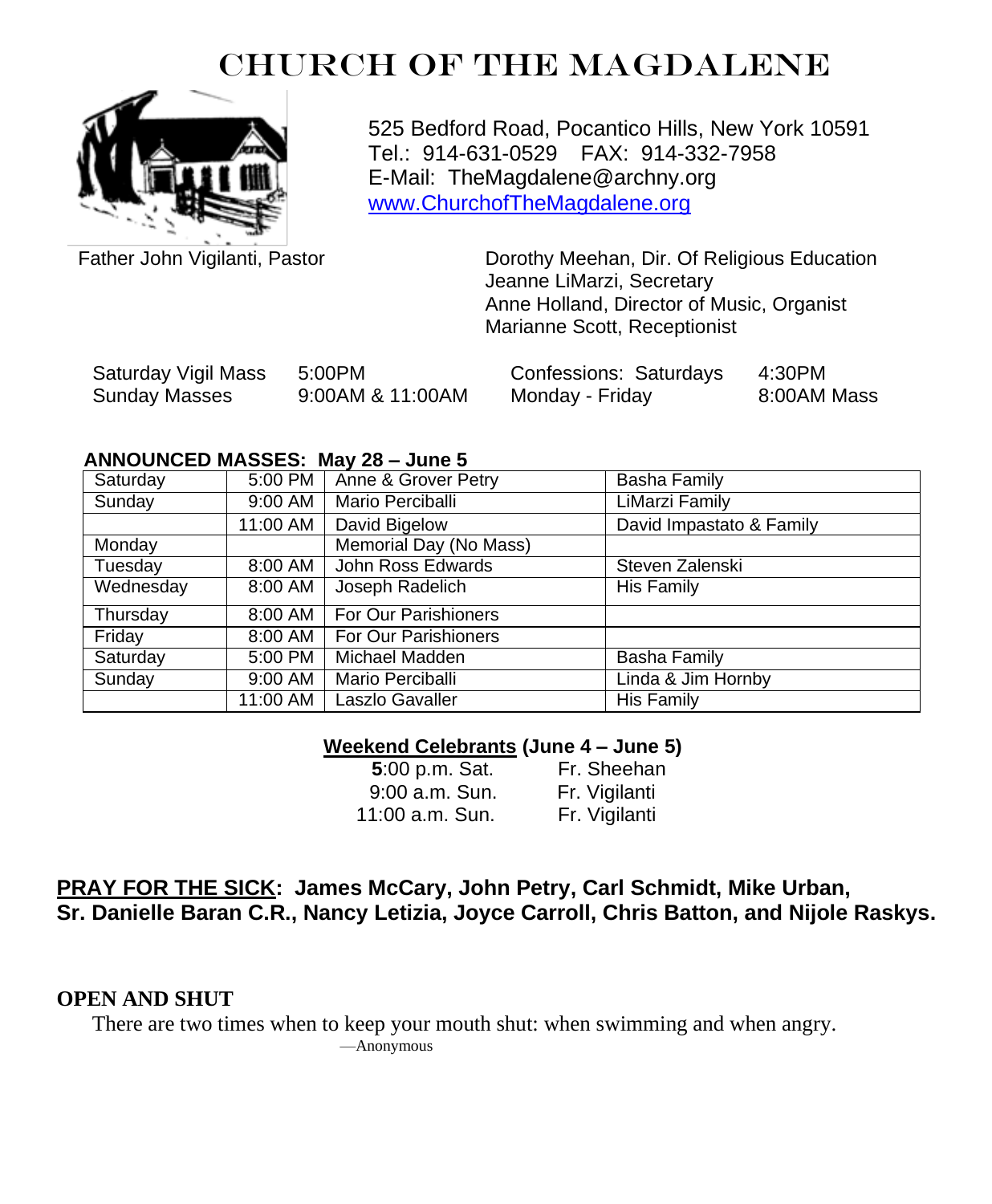## **PARISH CALENDAR**

| June 4 (Sat.)         | Men's AA - 7:45-8:45 & 9:00-10:00 a.m.        |
|-----------------------|-----------------------------------------------|
| June 5 (Sun.)         | <b>Pentecost</b>                              |
| June 12 (Sun.)        | <b>Feast of the Most Holy Trinity</b>         |
| <b>June 19 (Sun.)</b> | Feast of the Most Holy Body & Blood of Christ |
|                       | <b>Father's Day</b>                           |

**CONGRATULATIONS FR. JOHN** on your 50th Anniversary of Ordination. On Sunday, May 22, there were 400 attendees at the Sleepy Hollow Country Club celebrating this happy occasion. Despite the heat, a good time was had by all. Thank you Fr.John for all you have done for the Magdalene! God Bless You! To view photos from the day,

go to [View Photos](http://www.mjtphotography.biz/) .

**NEVER A DULL MOMENT:** Today's readings take us through a wide range of powerful feelings; they seem to promise that the life of a believer will never be dull. In the Acts of the Apostles, we see Stephen become the first martyr among Jesus' followers. His attackers harbor such rage toward him and his words about Jesus that they cover their ears as they run toward him. Before he dies, Stephen asks the Lord to forgive his murderers. The reading from Revelation uses the word *come* six times, assuring us that the Lord hears the prayers of witnesses like Stephen. God, who is Alpha and Omega, invites faithful followers to enter into the eternal city. As John's Gospel assures us, we glimpse heaven even now, in daily life, when we tend to our loving relationship with God. Rage, forgiveness, violence, paradise, intimacy—today's readings help us understand the demands and ecstasies of discipleship.

### **MEMORIAL DAY:**

As a parish, we honor those who died in service to our country and we remember, in a very special way, the loved ones left behind. Our cemeteries, here and abroad, have been hallowed by the graves of our American service personnel.

**CHILDREN'S MEMORIAL MASS** will be held on Saturday, June 4<sup>th</sup> at 11:00 a.m. at St. Elizabeth Ann Seton Church, 1377 E. Main St., Shrub Oak, NY. It is their 29<sup>th</sup> Annual Children's Memorial Mass where you join together to bear one another's burdens and pray to God for comfort, strength and renewal. If your child's name has never been submitted for inclusion in the Memorial Mass, please call our parish office at 914-528-3547. Light refreshments after the Mass

**HOLY ROSARY CHURCH BAZAAR** (Hawthorne) on June 9, 10, 11 (with a rain date of June 12. There will be rides, food, 50/50, games and \$10,000 Pot of Gold.

**CARDINAL'S APPEAL 2022:** Every gift counts! You may fill out an envelope or go to: cardinalsappeal.org/donate. **Please be sure to make out your check to the Cardinal's Appeal. As of May 20, we have 113 participants who have pledged \$73,151.** Our goal was \$59,000. Thank you to all who have donated to the Appeal!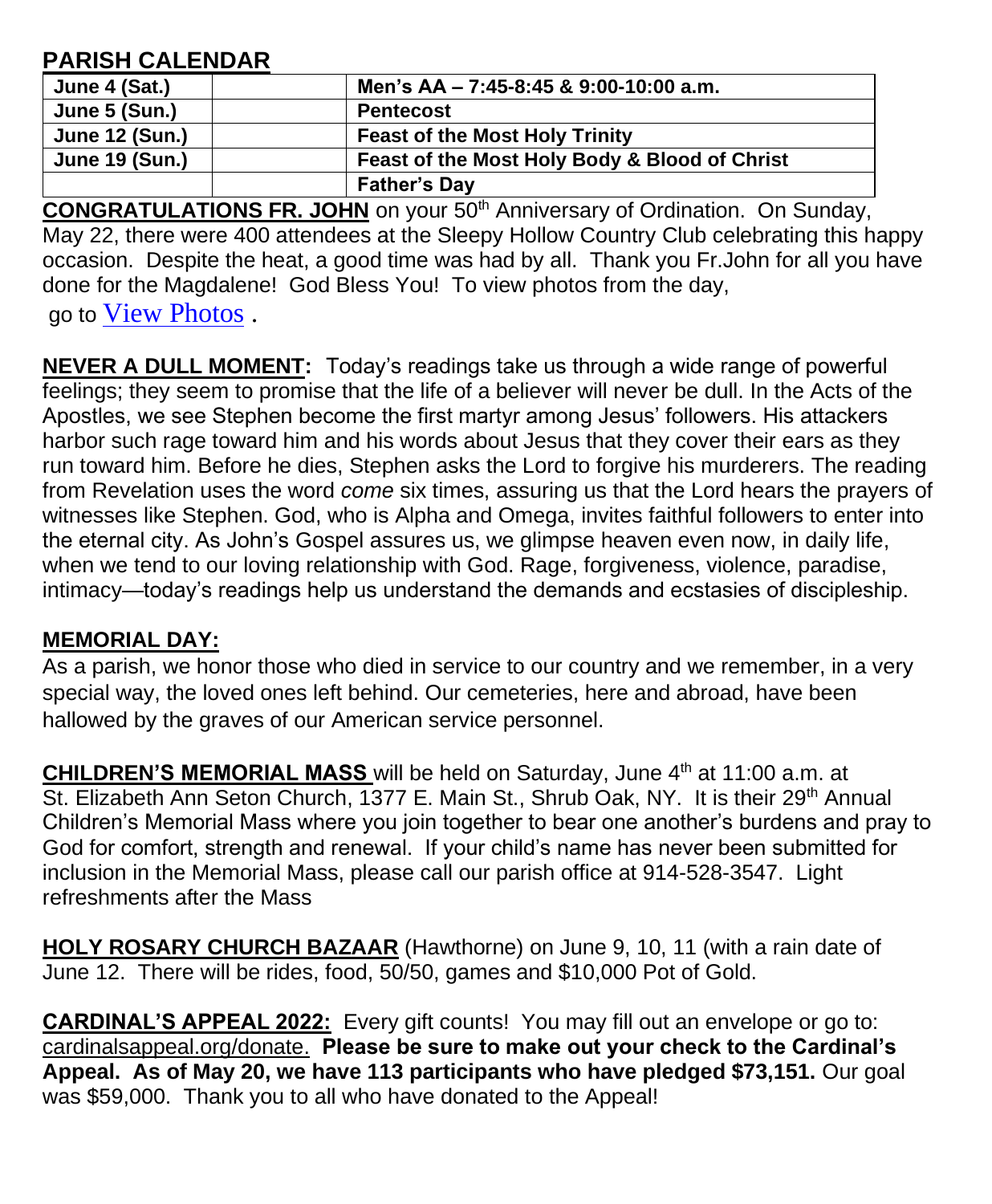Dear Parishioners:

Please accept my sincere appreciation for your support and generosity on the occasion of the 50<sup>th</sup> anniversary of my ordination. Your presence at the mass and/or the reception is a reminder of what our Sunday masses should look like each week. How we stem the hemorrhaging over the past years (excluding the pandemic), remains the most urgent task before the Church. Inspired, creative, out of the box thinking and leadership are required. Fundamental changes in our structures are only a beginning.

Thank you to Jeanne and Pete LiMarzi, Marianne Scott, Dot Meehan; our music staff: Anne, Nancy, and Jim; Stephanie Fuller and Cathy Chulla for setting up the church hall; our ushers led by John Daily; our eucharistic ministers led by Rich Chulla. Their invaluable help made the day perfect. Unfortunately, I could do nothing about the heat.

- 1. Even though I promised not to mention the Cardinal's Appeal again, the fact is you raised \$73,151, with the average gift being \$647. There were 113 donors. Our goal was \$59,000. Great job!
- Last weekend's attendance: 5pm, 51; 9am, 57, 11am, 310. Live stream of the 9am mass: 112 households watched live, 40 watched later. Live stream for the 11am anniversary mass: 179 households watched live (not including the 80+ who watched live in our church hall), 79 households watched later. For those who want to see the live stream of the 11am, please click our website.
- This evening (May 24) we honor our religious education volunteers with a dinner at Tesoro restaurant in Pleasantville. Every week, we rely on our parishioners to provide our children with a basic understanding of our faith and Catholic traditions. What is truly inspiring is that our teachers and aides enthusiastically look forward to each week.
- As some have already heard, the diocese will cease publication of Catholic New York in November and establish a digital platform